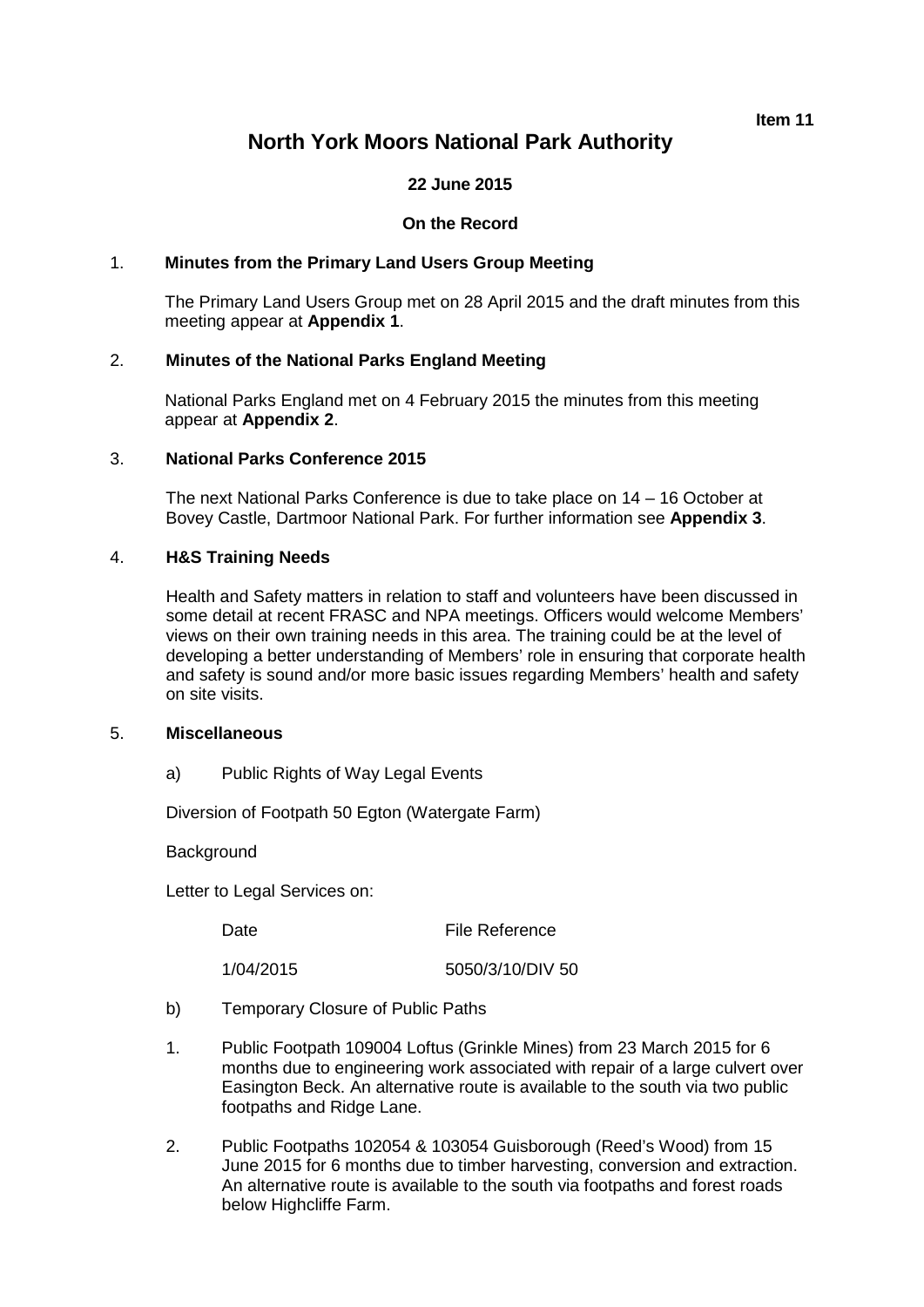3. Public Bridleway 176 Egton (Butter Beck Bridge) from 22 June 2015 for 2 weeks to facilitate deck replacement on a stone-arch bridge. An alternative route is available via Key Green.

Contact Officer: Karl Gerhardsen, Head of Recreation and Park Management. Tel No: 01439 772700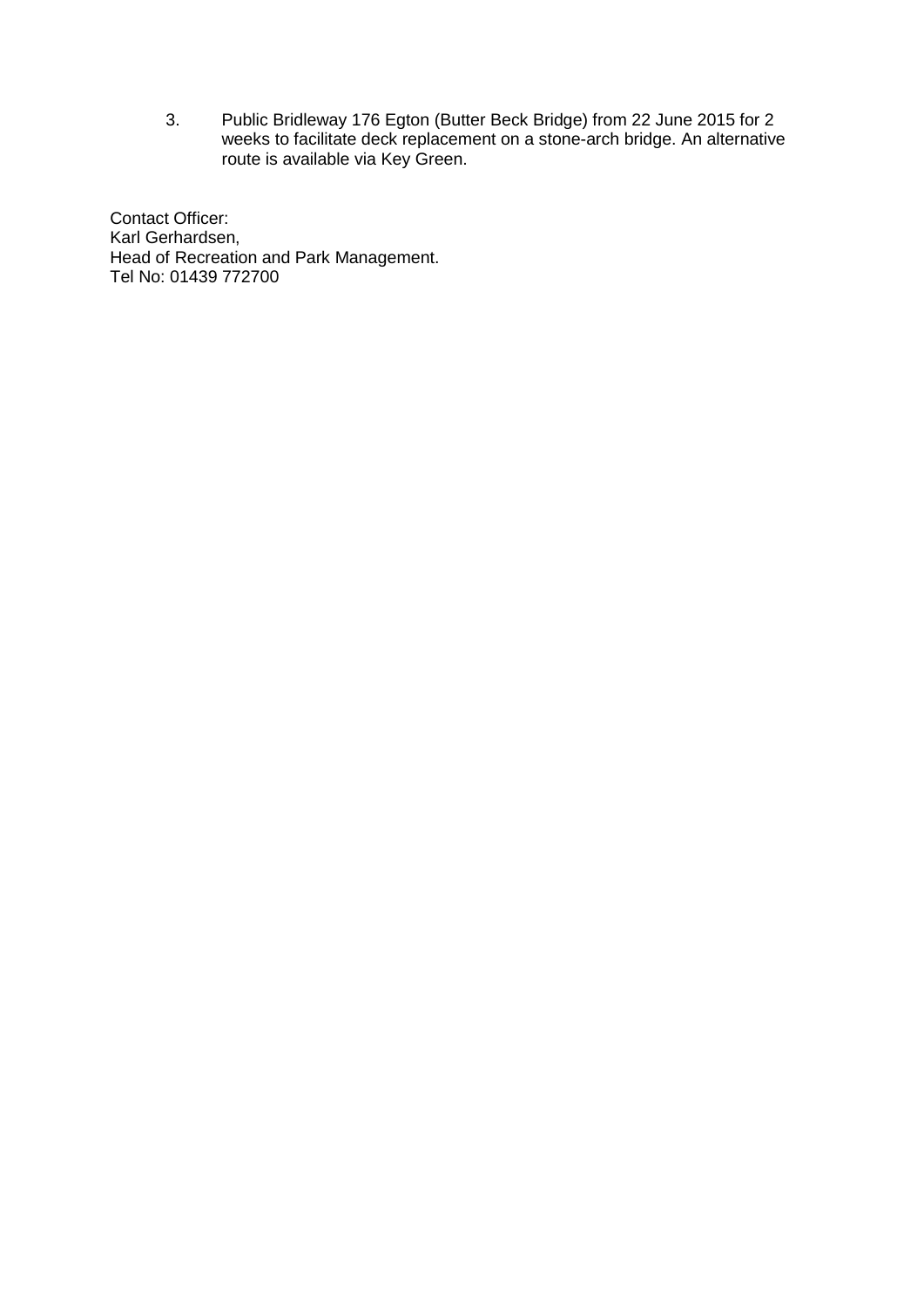## **Primary Land User Group North York Moors National Park Authority**

Notes of the meeting held at the NYMNPA, Helmsley on Tues 28 April 2015.

### **Present:**

| Country Business & Land Association       |
|-------------------------------------------|
| <b>National Farmers Union</b>             |
| <b>Royal Forestry Society</b>             |
| <b>National Trust</b>                     |
| <b>Forestry Commission</b>                |
| Natural England                           |
| <b>Moorland Association</b>               |
| <b>Confederation of Forest Industries</b> |
|                                           |

Robert Sword Ron Foster, Martin Burtt William Woods Fleanor Baxendale Alan Eves, Crispin Thorn Christine Robertson George Winn-Darley Peter Greenwood, James Holt

National Park Authority Members: Jim Bailey

Malcolm Bowes Janet Frank Hawson Simpson Ted Sanderson Richard Thompson Herbert Tindall

National Park Authority Staff: David Renwick

Karl Gerhardson Mark Hill Andy Wilson Vanessa Burgess

Martin Burtt, Chair, welcomed everyone to the meeting.

### 20/14 **Apologies**

Dorothy Fairburn, Jane Harrison, William Woods, Laurie Norris, David Hargreaves, David Newborn, Martin Watson, Paul Wilson, Tim Thom, David Shaw

### 21/14 **Minutes from Previous Meeting**

The minutes of the meeting held on Tues 30 Sept 2014 were agreed as a correct record.

### 22/14 **Matters arising from previous minutes**

Sky Lanterns - NP England and DEFRA have continued to drive this issue forward. Good exposure of the issue in the National and Local press. NYMNPA will continue to raise the issue via social media, Moors messenger etc. Members thought NP England had shown good leadership by expressing the view that the use of Sky Lanterns should be banned.

### 23/14 **Fracking**

Mark Hill gave Members a power point presentation on Fracking. Members asked about landowner compensation for gas found on their land, the possibility of drilling offshore, increase in traffic due to disposal of fluid waste and water quality/contamination issues. Mark Hill informed Members that there was possibly 5-10 times as much gas off shore, but the process was more complicated, risky. Increased traffic was a big concern, increase could equate to 20-50 more wagons needed to cope with waste removal, though that figure was dependant on the number of drills etc. For a full exploration of Ryedale, 10-15 sites would be needed. Fluid contaminated water would be pumped out and treated off site. James Holt informed Members that since 1947 the Government had owned all rights to any gas and oil found.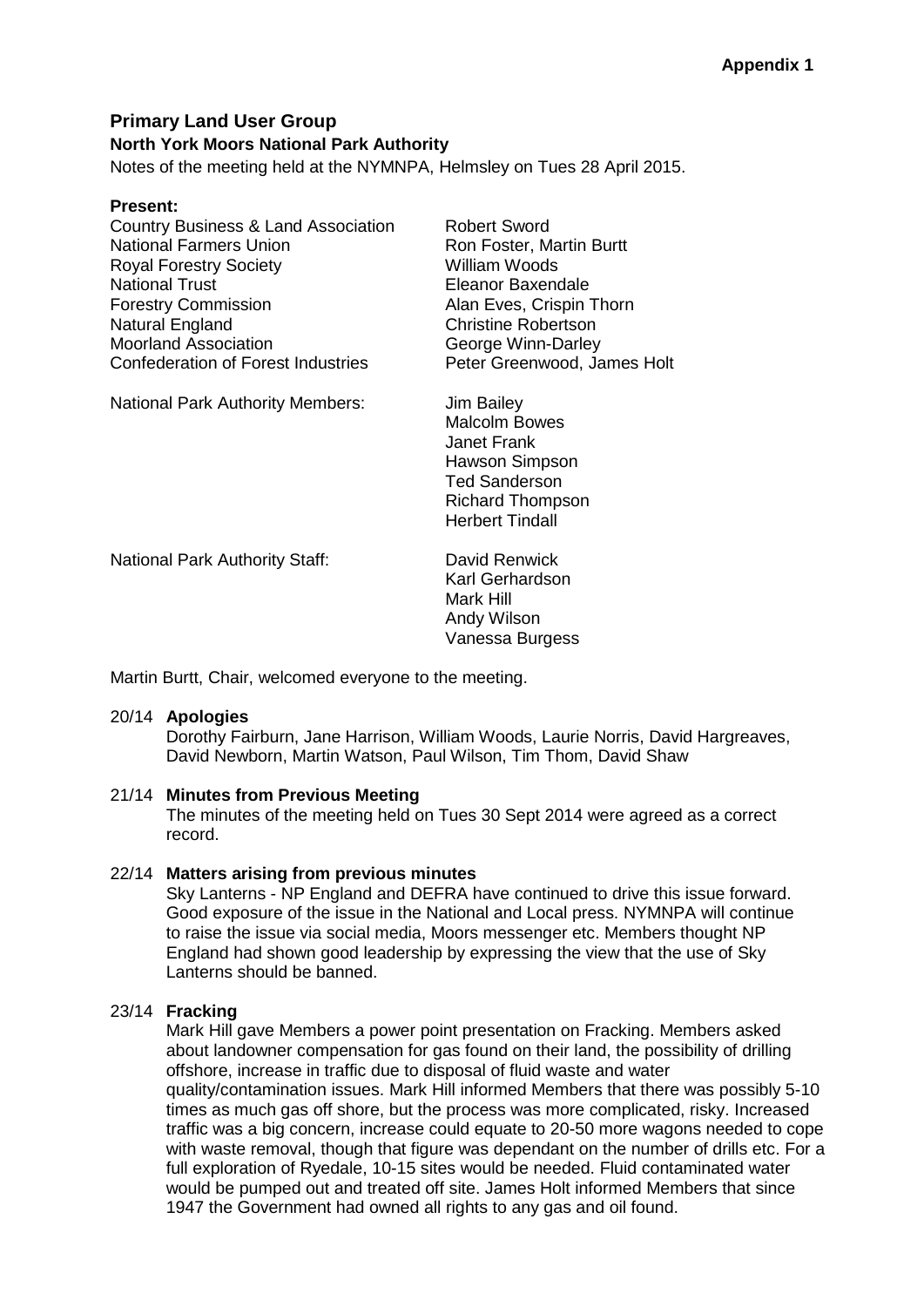Members asked if fracking was taking place in other European countries and whether the fracking process had been thoroughly researched. Members also raised further concerns about the potential pollution to water. Mark Hill informed Members that France and Germany had no need to investigate shale deposits at the moment, but Poland was currently using the fracking process. With regard to research, the fracking industry's view is that sites need to be drilled, operated and monitored to gain good quality data on the process. Currently there is only one site in operation so research data is very limited. On the issue of water pollution, Mark Hill informed Members that the Environment Agency currently has funding to test water supplies, to build up base data. Main concern seems to be water pollution via aquafers.

#### 24/14 **Potash**

Andy Wilson gave Members a brief verbal update on Potash. Main points were: Redcar & Cleveland Council have recently agreed their Potash application. Supplementary application information was received in Feb 2015 relating to an additional 250,000 tonnes of spoil, changes regarding sewage treatment etc. The Authority has received reports from AMEC (Consultants). No date set yet for the Special Planning Committee Meeting. Members asked if the decision would be taken in May or could the NYMNPA pass the decision on the Government? Andy Wilson informed Members that making a decision in May would be difficult now due to the forthcoming NPA elections and appointment of new Authority Members. The decision could only be passed on to Government if the Company requested it or the Government called it in, but as yet, neither of these two things had happened. The Chair thanked Andy Wilson and Mark Hill for their very informative presentations.

### 25/14 **NYMNPA managing PROW**

Karl Gerhardsen advised Members that the NYMNPA was happy to continue to provide help with PROW, but Members need to be aware that the Authority has fewer staff and fewer resources available for this work. On 15% of the main ROW network the Authority will still continue to help with stiles etc. For the rest of the network the Authority can supply landowners with gates and stiles to undertake work themselves. Members asked about closure/temporary traffic orders and illegal offroading.

Karl Gerhardsen informed Members that definitive map work had been handed back to NYCC, but the NYMNPA was still doing work on footpath diversions, temporary closure orders etc. URMAG group had looked at 9 unclassified roads, but the Authority has been unable to progress this work due to resource cuts. NYCC have carried out some work at Whitby on Seggimire Lane.

Regarding illegal off-roading, Karl Gerhardsen informed Members that he was aware of two badly affected routes in Glaisdale. Highways have fixed one, and the NP and the local Police are trying to discourage further damage to the other. The Green Lane Assoc has offered signage for use in the badly affected areas to dissuade illegal offroaders. Further discussion followed regarding the maintenance/monitoring of green lanes affected by off-roader damage plus, the possibility of facilities being sited in the NP to cater for off-road activities. Karl Gerhardsen advised Members that there was already one small off-road site at Robin Hoods Bay. Officers/Members agreed to discuss the issue further at the next PLUG meeting.

**Action:** Off-Roading to be included as an agenda item at the next PLUG meeting, plus a suitable NYCC Officer to be invited to attend the discussion.

### 26/14 **External Funding and Grants**

David Renwick updated Members on the following Grant Schemes, with the total amounts available in 2015/16 (subject to any further reductions in National Park Grant Funding): Traditional Boundary Scheme (£50k), Habitat Connectivity (£115k),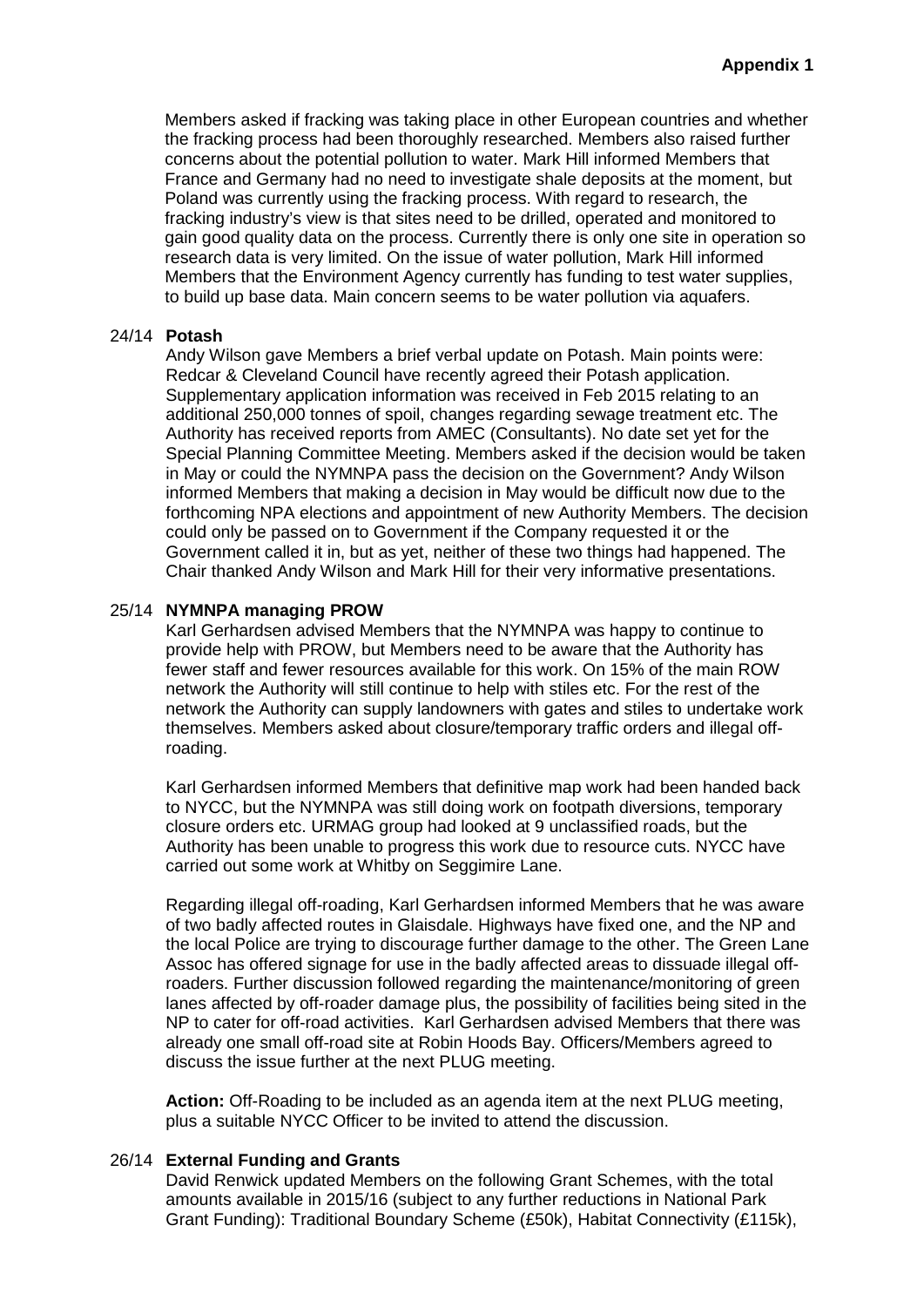PAWS (£80k), Building restoration (£30k), Conservation Enhancement (£10k), Sustainable Develop Fund (£70k).

External funding bids currently being worked up/applied for:

Catchment Partnership – Derwent, Monument Management Scheme 3<sup>rd</sup> scheme application in for a further 3 years.

Projects submitted:

European Funding Life+ - green infrastructure, Esk and coastal streams catchment partnership, LEADER – successful bid, awaiting further information from Defra, York , North Yorkshire and East Riding Local Enterprise Partnership – Whole Farm Plan support to 20 farms in the North York Moors, Esk Freshwater Pearl Mussel, Biffa award, money allocated for a further 3 years and £10k from the Peoples Postcode Lottery, Coastal Communities Fund Sea Life, See Life project, now recruiting staff, This Exploited Land (TEL) – development phase, submit  $2^{nd}$  stage bid at end of October.

Christine Robertson, Natural England informed Members that the Countryside Stewardship Scheme would open for applications in July 2015, closing date 13 September 2015. Schemes would start 1<sup>st</sup> Jan 2016. Catchment Sensitive Farming closes  $30<sup>th</sup>$  April.

Crispin Thorn, Forestry Commission advised Members on the woodland elements of the Country Stewardship Scheme. Woodland Creation  $-$  closing date 30<sup>th</sup> April. Woodland Management Plans and Tree Health – now open for applications.

RPA – capital investment for machinery, funding now available, details on the .GOV.UK website. Facilitation Fund – Countryside Stewardship group application, closing date 13 May 2015.

**Action:** Facilitation Fund to be included as an agenda item at next PLUG meeting.

Discussion followed on the lack of Mobile/Broadband access in the more remote areas of the National Park. David Renwick advised Members that the NYMNPA was involved in projects to help boost remote access, work was being done. Robert Sword informed Members that 3 companies were currently tendering with the Government for Wi-Fi and James Holt informed Members that it was possible to get Hub to house broadband via Moors web.

**Action:** David Renwick to send Members a copy of NPA Grants and Advice leaflet

Richard Thompson left the meeting at 12.20pm.

A brief discussion followed concerning Bracken control, it was agreed that this topic would be included as an agenda item at the next meeting.

**Action:** David Renwick to invite Roderick Robinson to speak on the subject of Bracken Control at the next PLUG meeting.

#### 27/14 **Update on Authority Business**

David Renwick advised Members that the arrangements for the Tour de Yorkshire were in place. A project was underway to site electricity cables underground and remove pylons near the A169, though it would probably be another 2 years before the pylons were actually removed there would be significant landscape benefits to the scheme.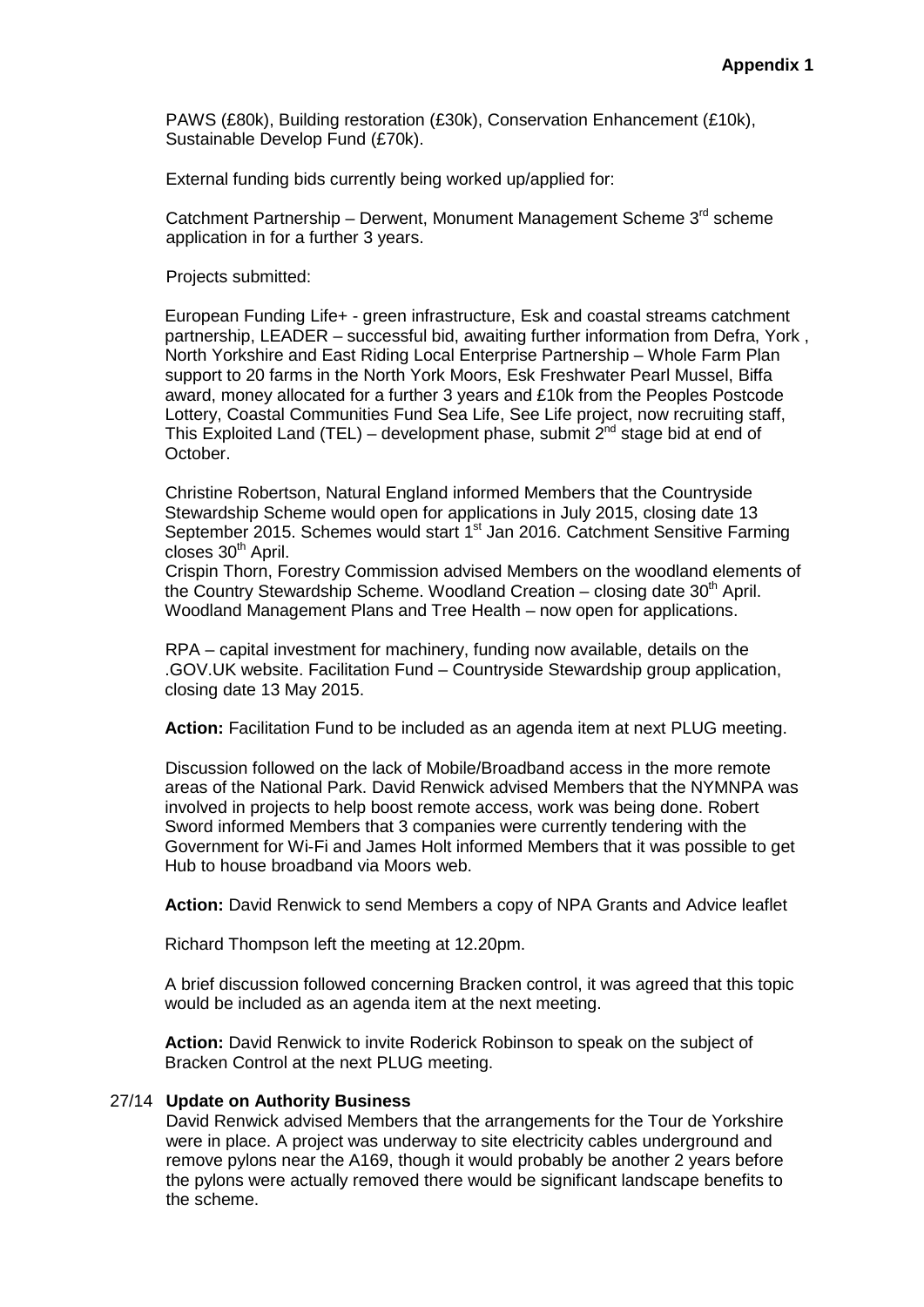### 28/14 **Partner Updates**

### **CLA**

Upland Commons – 5 case studies, recently held final meeting, outcome looks positive. Initiative - Raincliff Wood Community Enterprise, part of an asset transfer. Recently held first AGM, interesting project.

#### **R Sword left the meeting at 12.45pm**

#### **National Trust**

Kevin Dessoy has been replaced by Eric Wilton. A new power line is being laid from Helmsley to Brandsdale. A new Outdoor and Nature Strategy has been produced.

#### **National Farmers Union**

Strength of the Pound isn't helping farming. Milk prices are terrible. RPA struggling with new process, no application forms yet for new scheme.

### **Forestry Commission**

Contingency planning – Chalara infection. Recent plant health conference, worldwide issues re: pests and diseases. Advice is to report any issues to local tree experts. Forestry admin centre in York closing in May, legacy work moving to Centres in the South or South West.

### **Confederation of Forest Industries**

Falling behind with work schedules due to shortage of contractors. Private woodland problems. Oil prices down, wood cannot compete, needs to be responsibly priced.

The Chair informed Members of the imminent retirement of Hawson Simpson and Herbert Tindall. The Chair and all Members thanked both Hawson and Herbert for all their hard work as members of the group.

### **Date of Next Meeting:**

10.00am Tuesday 29 September 2015 at NYMNPA Offices, Helmsley.

……………………………………………………………………………………………… (Chair)

29 September 2015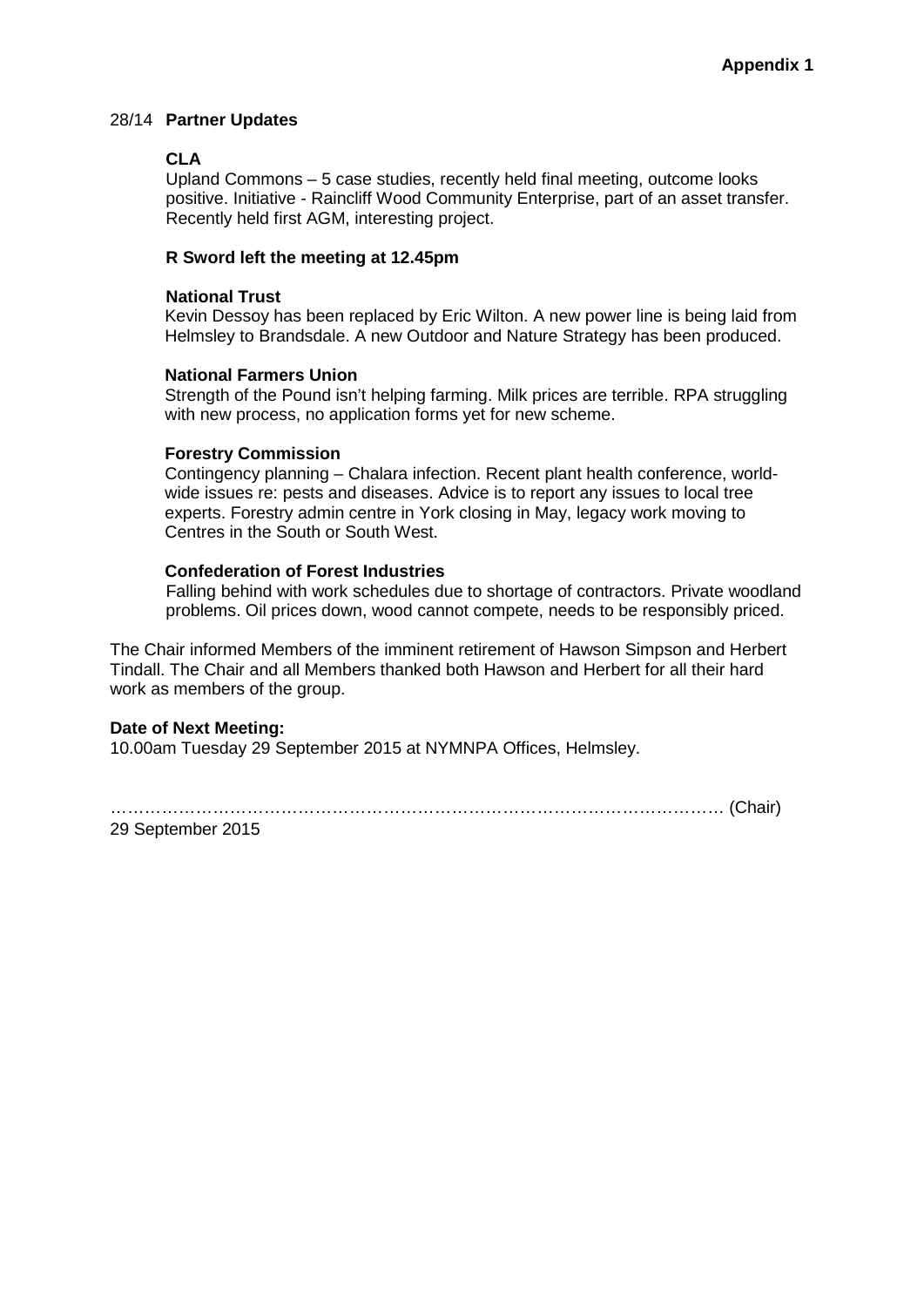#### **NATIONAL PARKS ENGLAND MEETING**

#### **Minutes of meeting held on 04 February 2015 between 1.30-4.00pm at Local Government House, London Items listed in order of discussion**

| <b>Present</b>          |                                                                                                                                    |                          |  |
|-------------------------|------------------------------------------------------------------------------------------------------------------------------------|--------------------------|--|
| <b>Directors</b>        | NPOs/ Chief Executives                                                                                                             | <b>NPAs</b>              |  |
| Stephen Johnson         | John Packman                                                                                                                       | <b>Broads Authority</b>  |  |
| Peter Harper (PHar)     | Kevin Bishop                                                                                                                       | Dartmoor NPA             |  |
| Andrea Davis            | <b>Nigel Stone</b>                                                                                                                 | Exmoor NPA               |  |
| Mike McKinley           | <b>Richard Leafe</b>                                                                                                               | Lake District NPA        |  |
|                         | Alison Barnes (ABa)                                                                                                                | New Forest NPA           |  |
| Jim Bailey (Chair)      | Andy Wilson                                                                                                                        | North York Moors NPA     |  |
| John Riddle             | <b>Tony Gates</b>                                                                                                                  | Northumberland NPA       |  |
| Lesley Roberts          | Sarah Fowler                                                                                                                       | <b>Peak District NPA</b> |  |
| Margaret Paren          | <b>Trevor Beattie</b>                                                                                                              | South Downs NPA          |  |
| Peter Charlesworth      | David Butterworth                                                                                                                  | Yorkshire Dales NPA      |  |
| Contributors            | Organisation                                                                                                                       |                          |  |
| Paul Hamblin (PH)       | National Parks England<br>National Parks England<br>National Parks England Volunteer<br>Defra Minister (attended for item 14 only) |                          |  |
| Amanda Brace (AB)       |                                                                                                                                    |                          |  |
| Jeremy Clarke (minutes) |                                                                                                                                    |                          |  |
| Lord de Mauley          |                                                                                                                                    |                          |  |
| Rebecca Waite           | Head of Protected Landscapes Team (Defra) (attended for<br>item 14 only)                                                           |                          |  |

| Item             |                                                                                           | <b>Agreed</b>  |
|------------------|-------------------------------------------------------------------------------------------|----------------|
|                  |                                                                                           | <b>Actions</b> |
| $\mathbf{1}$ .   | <b>Welcome and introductions</b>                                                          |                |
|                  |                                                                                           |                |
|                  | The Chair welcomed new National Park Chief Executive Sarah Fowler (Peak District) to      |                |
|                  | the Board, and NPE volunteer Jeremy Clarke.                                               |                |
|                  |                                                                                           |                |
| 2.               | <b>Apologies</b>                                                                          |                |
|                  |                                                                                           |                |
|                  | Apologies were received from Oliver Crosthwaite-Eyre (New Forest), Meriel Harrison        |                |
|                  | (NPE), and CNP.                                                                           |                |
|                  |                                                                                           |                |
| 3.               | <b>Declarations of interest</b>                                                           |                |
|                  |                                                                                           |                |
|                  | No declarations of interest were made.                                                    |                |
|                  |                                                                                           |                |
| 4.               | Approve minutes of meeting held on 21 October 2014                                        |                |
|                  |                                                                                           |                |
|                  | The minutes were approved.                                                                |                |
| $\overline{5}$ . | <b>Matters arising</b>                                                                    |                |
|                  |                                                                                           |                |
|                  | <b>Direct Elections Bill</b>                                                              |                |
|                  | PH stated that the Government had not published the Draft Direct Elections Bill since the |                |
|                  |                                                                                           |                |
|                  | last meeting of the NPE Board when this was discussed. It seemed unlikely that a Draft    |                |
|                  | Bill would now be published prior to the general election.                                |                |
|                  |                                                                                           |                |
|                  | <b>Broads National Park</b>                                                               |                |
|                  | SJ extended his thanks to all who contributed to the consultation on The Broads being     |                |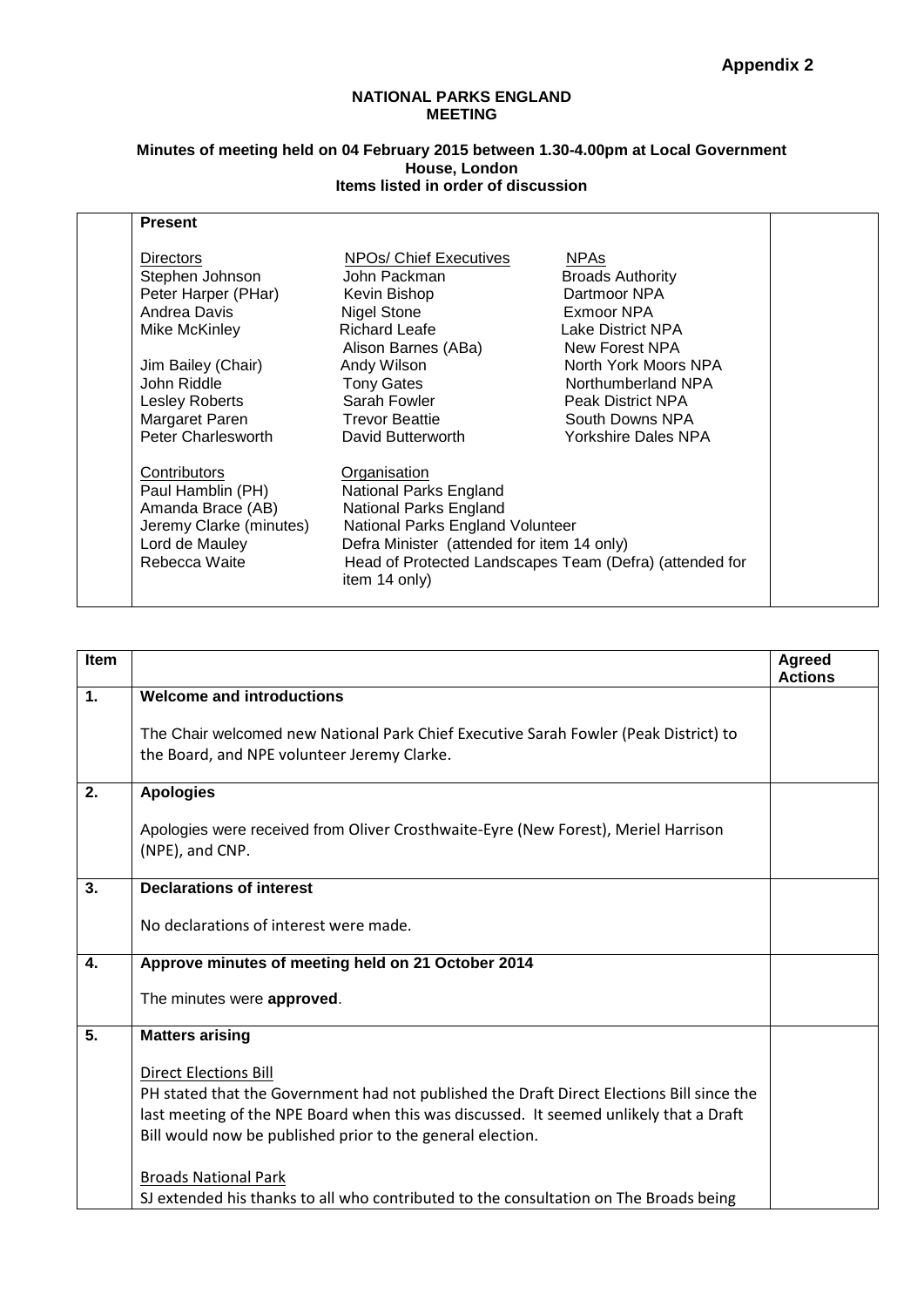#### named a National Park.

### Big Lottery Fund

PHa requested an update on the collective bid to the Big Lottery Fund. PH thanked those who had had provided comments since the last board meeting regarding the collective intention for the bid. This has now been agreed and was focused on the theme of health. This intention was used as a basis for a positive meeting with a senior member of staff at Big Lottery in December. They had generally been supportive and had provided some feedback that we would need to reflect on prior to developing the bid further. This revolved around identifying specific beneficiaries for the project; the scale of ambition we were aiming for; and the need to focus (certainly in the short term) on this being an England rather than UK-wide bid. The bid steering group would be meeting to digest the feedback from that discussion and develop next steps.

### Engaging with Secretary of State - Elizabeth Truss MP

PC requested a progress update on endeavours to work more closely with the Minister since the last board meeting. PH stated that the Secretary of State has not undertaken a National Park visit, however NPE has engaged with the Minister's office and PH had met her Special Advisor recently. The latter provided an opportunity to share the recent NPE offer to Local Enterprise Partnerships (LEPs), and to underline more generally future opportunities for Govt to work with NPAs. ABa reported that in a recent discussion with CPRE she had stressed the importance of a coherent message being presented to the Minister by the National Parks and NGOs.

### NAAONB Conference

The Chair reported positively on the NAAONB Conference last year, as well as a subsequent meeting that had been held with the Chair of the NAAONB. This had culminated in a shared aspiration for more joint working to promote landscape. The Chair observed that the Minister, Lord de Mauley, had welcomed NPA Chairs attending the NAAONB Conference and generally was supportive of closer ties between NPAs and AONB Partnerships. Some Chairs reflected on the need for AONBs themselves to first need to resolve their own difficulties relating to finances and collective-working. The Chair acknowledged that the AONB Partnerships had their own challenges and felt that the recent dialogue with NAAONB had provided good opportunities to underline the differences between AONBs and National Parks as well. The Chair also observed that AONBs have a strong following of landscape supporters, not currently affiliated with National Parks, who could be a useful group to engage with.

### **6. Preparations for the CSR, a new Government and Parliament**

### **a) Preparations for Comprehensive Spending Review**

NS reported that before Christmas a meeting involving a number of NPOs and the NPE Executive Director took place with Defra officials, Sarah Hendry and Tom Surrey. This enabled a frank discussion on the need for early signals on the 2015/16 budget settlement and need for engagement over long-term budget expectations. We concluded from this meeting that the 2015/16 budget is expected to remain close to the indicative budget cut that NPAs were anticipating for the coming financial year. Media speculation and discussions regarding long-term budget planning implied that more significant cuts may be likely and as such plans should be made for further cuts. NPOs had subsequently explored the need to review opportunities for more effective working; identifying unique pressures upon individual National Park Authorities, and their capacity to achieve their statutory functions and National Park purposes. A wide ranging discussion followed. Particular points raised by the Board included: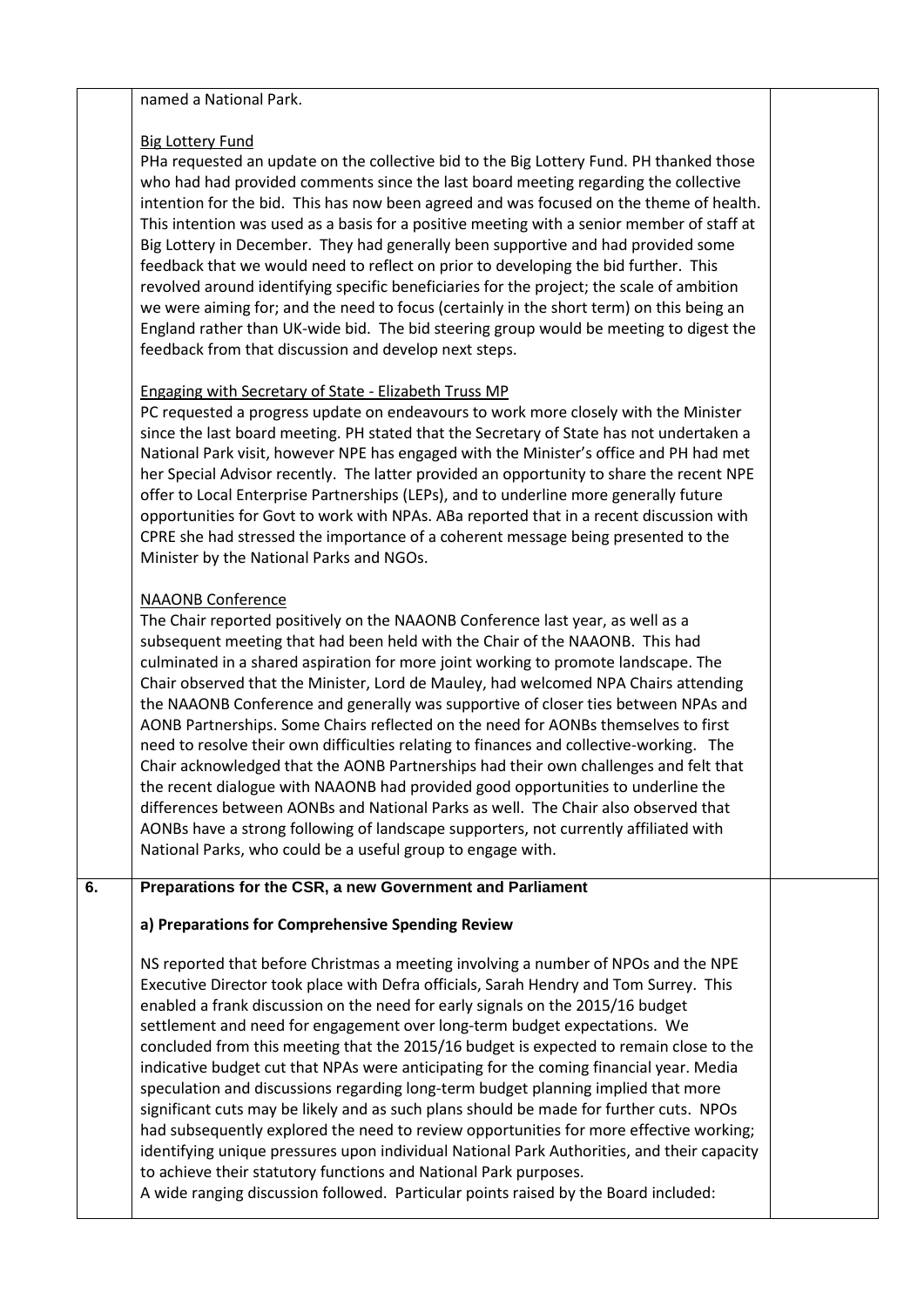| The relative merits of an internal vs external review being undertaken.<br>$\bullet$                                                                                                                                                                                                                                                                                                                                                                                                                                                                                                                                                                                                                                                                                                                                                                                    |                 |
|-------------------------------------------------------------------------------------------------------------------------------------------------------------------------------------------------------------------------------------------------------------------------------------------------------------------------------------------------------------------------------------------------------------------------------------------------------------------------------------------------------------------------------------------------------------------------------------------------------------------------------------------------------------------------------------------------------------------------------------------------------------------------------------------------------------------------------------------------------------------------|-----------------|
| The need to bring together an evidence base and identify key services which<br>$\bullet$<br>must be supported.                                                                                                                                                                                                                                                                                                                                                                                                                                                                                                                                                                                                                                                                                                                                                          |                 |
| Some areas to investigate (such as shared services) would be important to<br>$\bullet$<br>explore and test.                                                                                                                                                                                                                                                                                                                                                                                                                                                                                                                                                                                                                                                                                                                                                             |                 |
| The importance of planning powers being retained by NPAs as well as us being<br>$\bullet$<br>able to show that we are efficient.                                                                                                                                                                                                                                                                                                                                                                                                                                                                                                                                                                                                                                                                                                                                        |                 |
| An approach might be to identify desired outcomes and provide a minimum<br>$\bullet$<br>budget to achieve these outcomes. This approach could enable NPAs to<br>proactively show DEFRA what the National Park network can achieve through<br>joint working.                                                                                                                                                                                                                                                                                                                                                                                                                                                                                                                                                                                                             |                 |
| An output from this work might be a presentation to an incoming Minister.<br>$\bullet$<br>The need to look at whether a viable operating model is possible were NPAs to<br>$\bullet$<br>see a further substantial reduction in NPG income.                                                                                                                                                                                                                                                                                                                                                                                                                                                                                                                                                                                                                              |                 |
| All agreed on the importance of an initial internal exercise to gather information<br>$\bullet$<br>and consider next steps, including close liaison with Defra officials.                                                                                                                                                                                                                                                                                                                                                                                                                                                                                                                                                                                                                                                                                               |                 |
| The Board agreed that such an exercise should be undertaken in order for us to be best<br>prepared for challenging negotiations in a few months time. We would want to be in a<br>position to inform Defra's deliberations - not wait to have something done 'to us'. This<br>exercise needed a clear brief. It should initially be an internal exercise to gather and<br>synthesise information. This would help facilitate discussions with Defra and any<br>subsequent work with external consultants around more specific questions.                                                                                                                                                                                                                                                                                                                                | NS/PH           |
| The Board also discussed the need to engage DEFRA more effectively. ABa suggested<br>inviting DEFRA staff into National Parks and onto committees to better understand the<br>work National Park Authorities do. JR suggested working with consultants that Defra had<br>appointed on a review of Defra's budgets and potentially National Parks to help shape<br>their findings. The Chair, JP and PHa all underlined the importance of strengthening<br>National Parks capital with key decision-makers, highlighting the successful way that our<br>messages had been conveyed over proposed changes to Section 106. MP emphasised<br>the need to keep the good news stories flowing and both PH and AB encouraged all to<br>share good news initiatives in advance with the NPE office who can help by forwarding<br>these to targeted audiences within Government. | <b>All NPOS</b> |
| 6. b) & c) Preparations for a new Government/Parliament                                                                                                                                                                                                                                                                                                                                                                                                                                                                                                                                                                                                                                                                                                                                                                                                                 |                 |
| PH stated that in the run up to this general election we will see a constantly changing<br>political landscape. NPE will seek to engage with new MPs/ Ministers immediately                                                                                                                                                                                                                                                                                                                                                                                                                                                                                                                                                                                                                                                                                             |                 |
| following the election and a number of options (currently being explored) were included<br>in the paper. It would be helpful if the Board could agree what the over-arching message<br>should be to present to DEFRA and the rest of the government.                                                                                                                                                                                                                                                                                                                                                                                                                                                                                                                                                                                                                    |                 |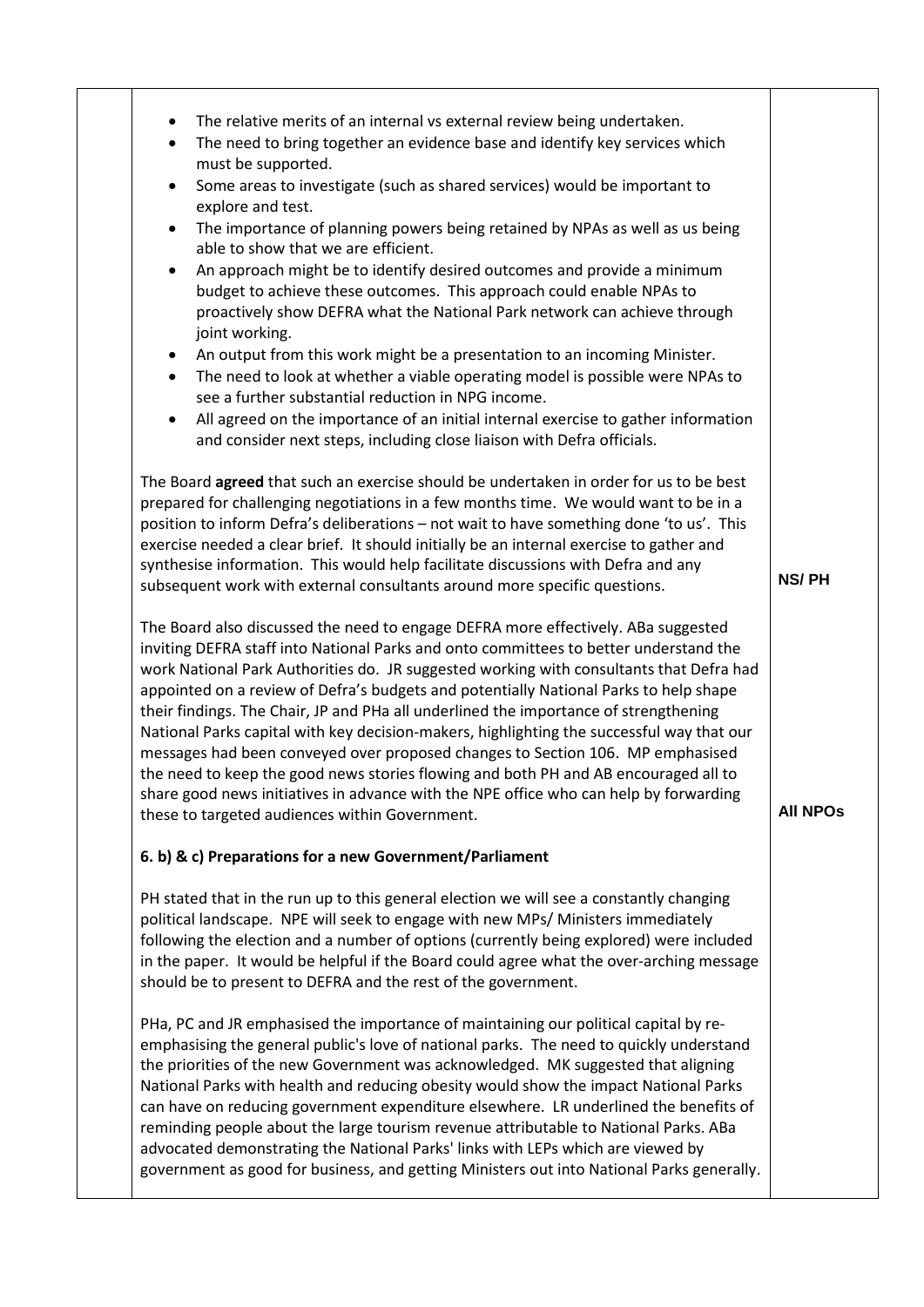| $\overline{7}$ . | Progress report and NPE subscriptions                                                                                                                                                                                                                                                                                                                               |            |
|------------------|---------------------------------------------------------------------------------------------------------------------------------------------------------------------------------------------------------------------------------------------------------------------------------------------------------------------------------------------------------------------|------------|
|                  | PH drew the Board's attention to the written report which provided a full account of the<br>various activities that National Parks England had collectively undertaken since the last<br>Board meeting. The paper also explained how NPE staff had been able to reduce costs of<br>the Association in the last year, and set out a budget for $2015/16 - 2017/18$ . |            |
|                  | The Board noted the progress being made in implementing the NPE Business Plan; it<br>approved holding NPA subscriptions to NPE to £17,910 for 2015/16 and the same as an<br>indicative budget for 2016/17. Invoices would be sent out in the new financial year.                                                                                                    | <b>PH</b>  |
| 8.               | Feedback from CNP on current issues and programme of work                                                                                                                                                                                                                                                                                                           |            |
|                  | The item was not discussed as CNP had been unable to attend the meeting.                                                                                                                                                                                                                                                                                            |            |
| 9.               | Notes of E-NPOG Meeting 02.12.14                                                                                                                                                                                                                                                                                                                                    |            |
|                  | The notes were received without discussion.                                                                                                                                                                                                                                                                                                                         |            |
| 10.              | Notes of E-NPOG Meeting 20.01.15                                                                                                                                                                                                                                                                                                                                    |            |
|                  | The notes were received without discussion.                                                                                                                                                                                                                                                                                                                         |            |
| 11.              | Any other business                                                                                                                                                                                                                                                                                                                                                  |            |
|                  | No other business was raised.                                                                                                                                                                                                                                                                                                                                       |            |
| 12.              | Dates of future meetings                                                                                                                                                                                                                                                                                                                                            |            |
|                  | The dates were confirmed as:                                                                                                                                                                                                                                                                                                                                        |            |
|                  | a) Thursday 5 <sup>th</sup> February 2015 NPUK Executive (London)<br>b) Wednesday 25 <sup>th</sup> March 2015 NPE Board (Terrace Lounge, Local Govt House)<br>c) Tuesday $9^{th}$ June 2015 NPUK AGM (New Forest)<br>d) Wednesday 10 <sup>th</sup> June 2015 NPE AGM (New Forest)                                                                                   |            |
|                  | It was agreed to move the NPE Board meeting scheduled for 20 October 2015 to the<br>morning of 14 October 2015 in order to align it with the National Parks Conference being<br>hosted by Dartmoor NPA. All to note.                                                                                                                                                | <b>ALL</b> |
| 13.              | Preparing for meeting the Minister                                                                                                                                                                                                                                                                                                                                  |            |
|                  | Directors discussed the items to raise with the Minister who would be joining part of the<br>NPE Board meeting.                                                                                                                                                                                                                                                     |            |
| 14.              | Meeting with Minister for the Natural Environment Lord de Mauley                                                                                                                                                                                                                                                                                                    |            |
|                  | The meeting is reported separately.                                                                                                                                                                                                                                                                                                                                 |            |
| 15.              | De-brief following Minister's departure                                                                                                                                                                                                                                                                                                                             |            |
|                  | Following the meeting with Minister, it was agreed that the Chair would write to the<br>Minister exploring the options of the National Park Authorities working with DEFRA<br>regarding budget modelling.                                                                                                                                                           | <b>PH</b>  |
|                  | The Chair drew the meeting to a close.                                                                                                                                                                                                                                                                                                                              |            |